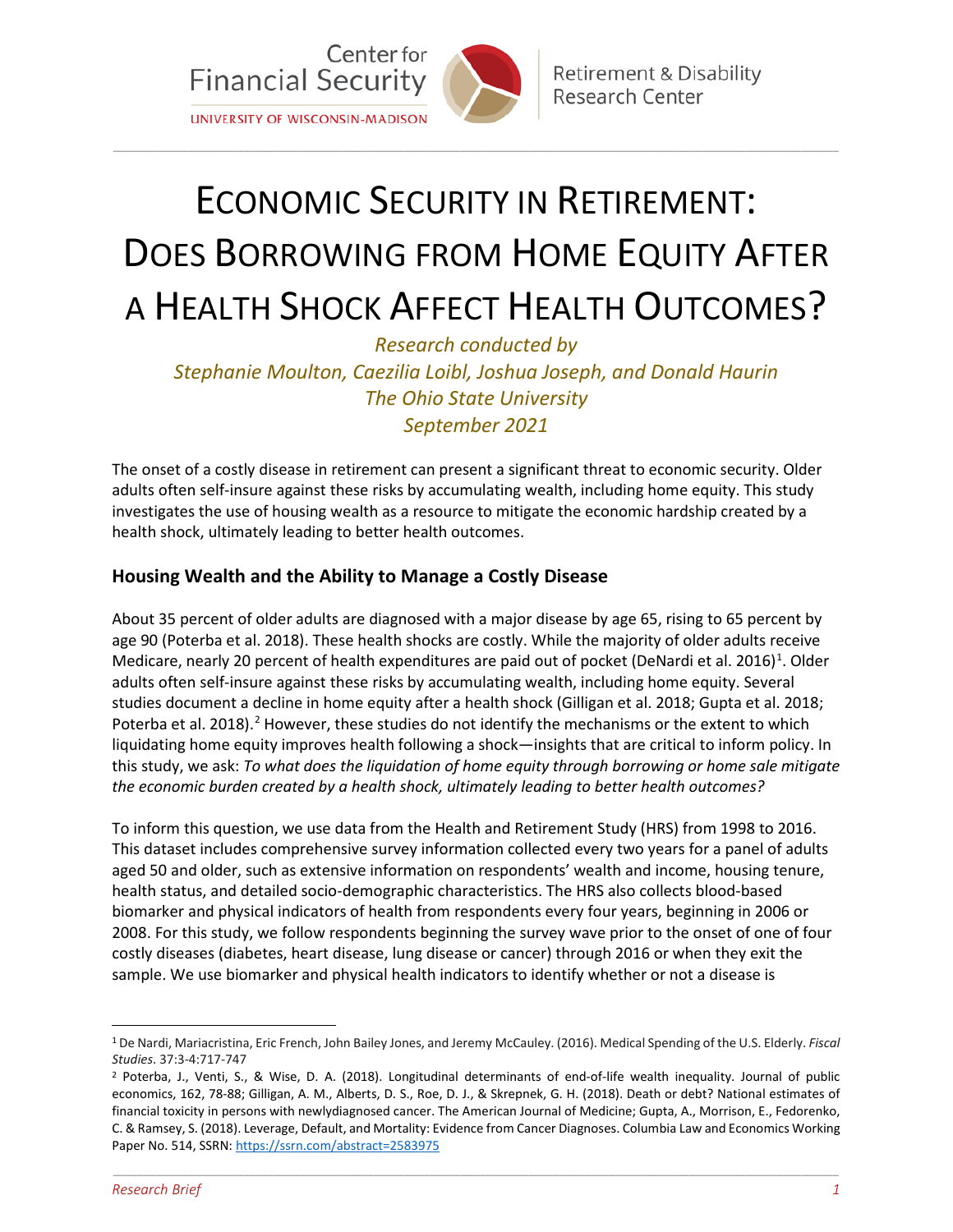

adequately controlled in subsequent survey waves based on medically defined thresholds. Our focal sample is adults aged 65 and older at the time of disease diagnosis.

\_\_\_\_\_\_\_\_\_\_\_\_\_\_\_\_\_\_\_\_\_\_\_\_\_\_\_\_\_\_\_\_\_\_\_\_\_\_\_\_\_\_\_\_\_\_\_\_\_\_\_\_\_\_\_\_\_\_\_\_\_\_\_\_\_\_\_\_\_\_\_\_\_\_\_\_\_\_\_\_\_\_\_\_\_\_\_\_\_\_\_\_\_\_\_\_\_\_\_\_\_\_\_\_\_\_\_\_\_\_\_\_\_\_\_\_\_

Our first set of specifications estimate the reduced form relationship between home equity held immediately prior to the onset of a new disease and subsequent disease outcomes. Our second set of specifications investigates the causal relationship between liquidating home equity following a health shock on disease outcomes.

We model the amount of home equity extracted following a health shock through borrowing or home sale as an endogenous variable, exploiting intertemporal and geographic changes in house prices during our study period to construct instruments. Instruments include lagged two-year ZIP code level house price trends, lagged house values, and a lagged indicator for being borrowing constrained based on the loan-to-value ratio.

### **Older Adults Struggle to Control Disease Following a Health Shock**

Across disease types, 27 percent of adults aged 65 and older at the time of diagnosis have biomarkers that indicate that the disease is not adequately controlled in subsequent periods. For these same individuals, out of pocket annual health expenditures increase by more than \$2,126 per year beginning the survey wave of diagnosis, relative to a baseline level of \$1,927. This increase in health expenditures is not offset by an increase in earnings, as earnings remain flat post diagnosis.

By contrast, there is a statistically significant increase in non-housing debt post diagnosis and significant decrease in home equity beginning three survey waves post diagnosis.

| <b>Disease</b>  | <b>Biomarker</b>          | <b>Threshold</b>           | % Uncontrolled |
|-----------------|---------------------------|----------------------------|----------------|
| Lung            | Peak Expiratory Flow Rate | ≤50%                       | 31.1%          |
| Heart           | <b>Blood Pressure</b>     | $\geq$ 140/ $\geq$ 90 mmHg | 36.3%          |
| <b>Diabetes</b> | Hemoglobin A1c            | ≥7%                        | 20.7%          |
| Cancer          | C-Reactive Protein        | $\geq$ 5 mg/L              | 21.4%          |

*Table 1*

*Note: Biomarker thresholds to identify disease control and the percent uncontrolled in the waves after the shock.*

### **Mortgage Borrowing Reduces the Probability of a Disease Being Uncontrolled**

For those aged 65 and older at time of diagnosis, we find a significant, negative effect of new mortgage borrowing after diagnosis on the probability of the disease being uncontrolled, with instruments in the first stage meeting accepted criteria for valid identification. We estimate that each additional \$10,000 in new mortgage borrowing reduces the likelihood of the disease being uncontrolled by 9.3 percentagepoints—a 33 percent decrease in the base rate of not controlling a disease. By contrast, we observe no significant relationship between the level of home equity prior to diagnosis and biomarker indicators for the disease being uncontrolled post diagnosis.

\_\_\_\_\_\_\_\_\_\_\_\_\_\_\_\_\_\_\_\_\_\_\_\_\_\_\_\_\_\_\_\_\_\_\_\_\_\_\_\_\_\_\_\_\_\_\_\_\_\_\_\_\_\_\_\_\_\_\_\_\_\_\_\_\_\_\_\_\_\_\_\_\_\_\_\_\_\_\_\_\_\_\_\_\_\_\_\_\_\_\_\_\_\_\_\_\_\_\_\_\_\_\_\_\_\_\_\_\_\_\_\_\_\_\_\_\_